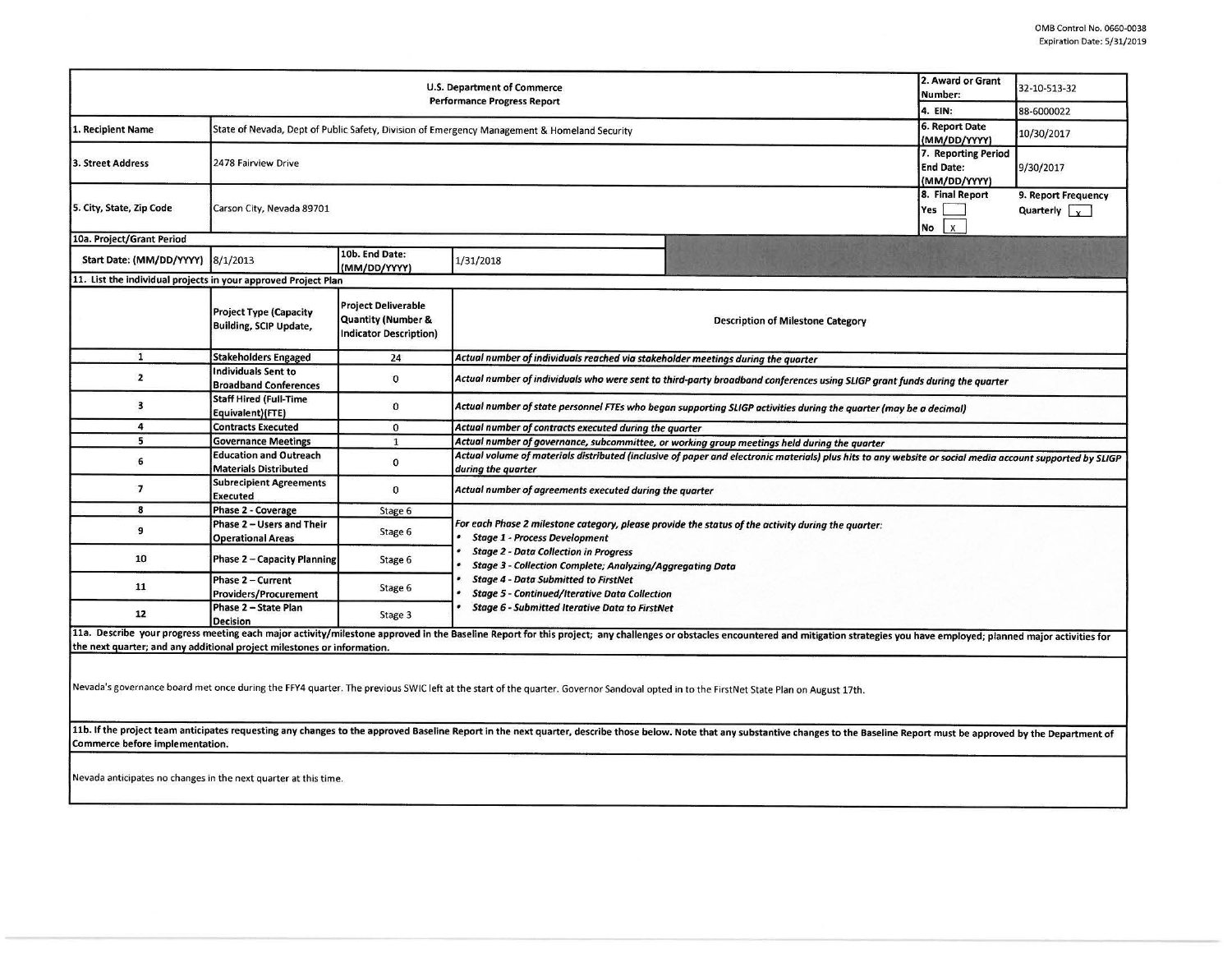11c. Provide any other information that would be useful to NTIA as it assesses this project's progress.

Nevada continues outreach to stakeholders with the release of the state plan and the Governor's opt-in decision. Nevada is looking forward to a new SWIC being hired in the next quarter.

## **lld. Describe any success stories or best practices you have identified. Please be as specific as possible.**

Nevada continues outreach to stakeholders with the Governor's opt-in decision.

**12. Personnel** 

## **12a. If the proiect is not fully staffed, describe how any lack of staffine may impact the proiect's time line and when the project will be fully staffed.**

Nevada currenty has a vacancy for the SWIC position with duties being covered by our SPOC during this time. Recruitment is in process to fill this posision and a new SWIC is expected to be actively hired within the next qu

## 12b. Staffing Table - Please include all staff that have contributed time to the project. Please do not remove individuals from this table.

| Job Title                                                                                                                             | FTE%                                   | Project (s) Assigned                  |                               |                      |                                      |                   |                 |                                         | Change                                   |
|---------------------------------------------------------------------------------------------------------------------------------------|----------------------------------------|---------------------------------------|-------------------------------|----------------------|--------------------------------------|-------------------|-----------------|-----------------------------------------|------------------------------------------|
| Chief, Emergency<br>Management/SPOC                                                                                                   | 10%                                    | <b>Single Point of Contact</b>        |                               |                      |                                      |                   |                 |                                         | No Change                                |
| <b>Emergency Management</b><br>Program Manager                                                                                        | 10%                                    | <b>Grants Manager</b>                 |                               |                      |                                      |                   |                 |                                         | No Change                                |
| <b>Grants and Projects Supervisor</b>                                                                                                 | 10%                                    | Supervisor of SLIGP Grant Coordinator |                               |                      |                                      |                   |                 | No Change                               |                                          |
|                                                                                                                                       |                                        |                                       |                               |                      |                                      |                   |                 |                                         |                                          |
| 13. Subcontracts (Vendors and/or Subrecipients)                                                                                       |                                        |                                       |                               |                      |                                      |                   |                 |                                         |                                          |
| 13a. Subcontracts Table - Include all subcontractors. The totals from this table must equal the "Subcontracts Total" in Question 14f. |                                        |                                       |                               |                      |                                      |                   |                 |                                         |                                          |
| Name                                                                                                                                  | <b>Subcontract Purpose</b>             |                                       | Type<br>(Vendor/Subrec.)      | RFP/RFQ Issued (Y/N) | Contract<br><b>Executed</b><br>(Y/N) | <b>Start Date</b> | <b>End Date</b> | <b>Total Federal Funds</b><br>Allocated | <b>Total Matching Funds</b><br>Allocated |
| <b>SWIC</b>                                                                                                                           | <b>SWIC Duties</b>                     |                                       | Good of the State<br>Contract | ${\sf N}$            | Y                                    | 11/1/2013         | 1/31/2018       | \$319,680.00                            | \$0.00                                   |
| <b>Grant Coordinator</b>                                                                                                              | Coordinate Grant                       |                                       | Good of the State<br>Contract | ${\sf N}$            | Y                                    | 11/1/2013         | 1/31/2018       | \$217,110.00                            | \$0.00                                   |
| <b>SLIGP Project</b><br>Manager/Outreach                                                                                              | Manage SLIGP Programmatic              |                                       | Contract                      | Y                    | Y                                    | 5/13/2015         | 1/31/2018       | \$432,324.00                            | \$0.00                                   |
| Legal Counsel                                                                                                                         | Attorney for Process and<br><b>MOU</b> |                                       | Sub-Grant                     | N                    | Ν                                    | 3/1/2013          | 1/31/2018       | \$159,192.00                            | \$0.00                                   |
| Gap Analysis MOU                                                                                                                      | MOU for partners                       |                                       | Contract                      | N                    | $\mathsf{N}$                         | 12/1/2014         | 1/31/2018       | \$450,000.00                            | \$0.00                                   |
| Facilitator                                                                                                                           | <b>Meeting Facilitator</b>             |                                       | Contract                      | ${\sf N}$            | N                                    |                   |                 | \$7,200.00                              | \$0.00                                   |
| Facilitator                                                                                                                           | <b>Meeting Facilitator</b>             |                                       | Contract                      | N                    | N                                    |                   |                 | \$14,400.00                             | \$0.00                                   |
|                                                                                                                                       |                                        |                                       |                               |                      |                                      |                   | Total           | \$1,599,906.00                          | \$0.00                                   |
| 13b. Describe any challenges encountered with vendors and/or subrecipients.                                                           |                                        |                                       |                               |                      |                                      |                   |                 |                                         |                                          |
| $N/A - None$                                                                                                                          |                                        |                                       |                               |                      |                                      |                   |                 |                                         |                                          |